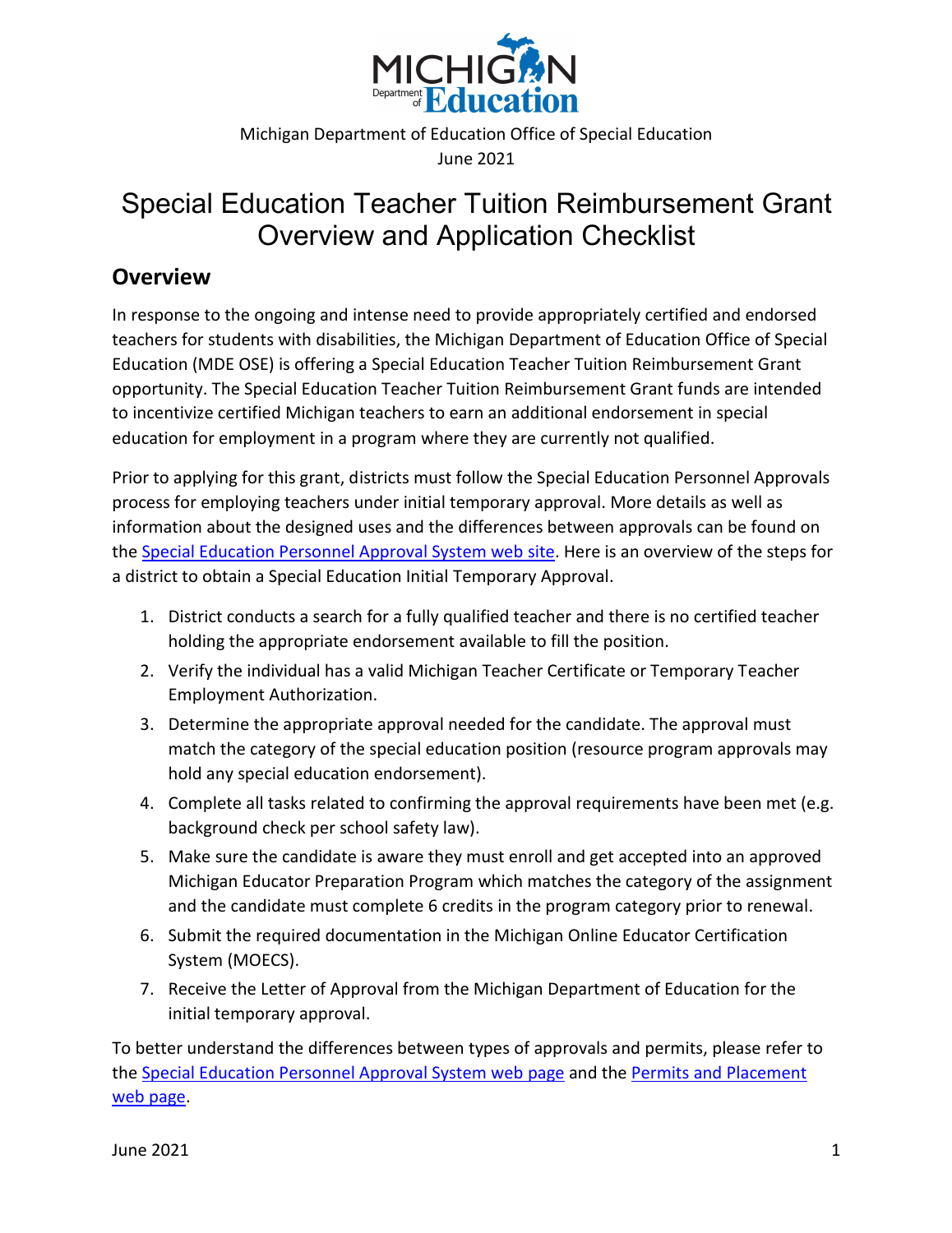

## **Grant Requirements and Application Checklist**

| Met? | <b>Application Checklist</b> | <b>Explanation</b>                                                 |
|------|------------------------------|--------------------------------------------------------------------|
| Y/N  | Application is submitted     | This grant is for eligible districts following the Special         |
|      | by a district or ISD         | Education Personnel Approval System. A teacher may be              |
|      | administrator (not a         | hired under this system, but the district is the entity            |
|      | teacher).                    | responsible for following the requirements of the Special          |
|      |                              | Education Personnel Approval System, so the district must          |
|      |                              | apply.                                                             |
| Y/N  | District is on the Eligible  | Districts are only eligible to apply if they have a 60 percent     |
|      | District List.               | or higher free and reduced price meals population, based           |
|      |                              | on the fall 2019 data provided by the MDE Office of Health         |
|      |                              | and Nutrition Services.                                            |
| Y/N  | The teacher was hired        | This grant is for eligible districts following the Special         |
|      | under a special              | Education Personnel Approval System and hiring a teacher           |
|      | education teacher            | under a temporary approval. Hiring teachers under a                |
|      | temporary approval.          | waiver or any type of permit does not meet the                     |
|      |                              | requirements for this grant. The Letter of Approval issued         |
|      |                              | by MDE which contains the type of approval, effective date         |
|      |                              | of approval, and the endorsement area must be uploaded.            |
|      |                              | A separate application should be submitted for each                |
|      |                              | teacher meeting the grant criteria.                                |
| Y/N  | The date of the INITIAL      | The effective date of the INITIAL temporary approval must          |
|      | temporary approval is        | be no earlier than 5/14/21 and no later than 9/30/22. All          |
|      | no earlier than 5/14/21      | initial applications approved during this time frame make a        |
|      | and no later than            | district eligible to request reimbursement for up to \$800         |
|      | $9/30/22$ .                  | per credit hour for up to 6 credit hours per year for three        |
|      |                              | years through 9/30/24 as long as the district is issued continuing |
|      |                              | temporary approval for years 2 and 3.                              |
| Y/N  | Endorsement area on          | In addition to the endorsement area on the application             |
|      | the application matches      | matching the endorsement area on the temporary                     |
|      | the endorsement area         | approval, the 6 credits per year must be completed in the          |
|      | on the temporary             | endorsement area as approved by the approved Michigan              |
|      | approval.                    | Educator Preparation Program in which the teacher is               |
|      |                              | enrolled. Proof of enrollment from the university of               |
|      |                              | training should be provided to the employing district.             |
| Y/N  | A valid Michigan             | The district must follow the Special Education Teacher             |
|      | teaching certificate OR      | Personnel Approvals process, which includes the teacher            |
|      | valid Temporary              | holding a valid Michigan teaching certificate or valid             |
|      | <b>Teacher Employment</b>    | Temporary Teacher Employment Authorization (T2EA).                 |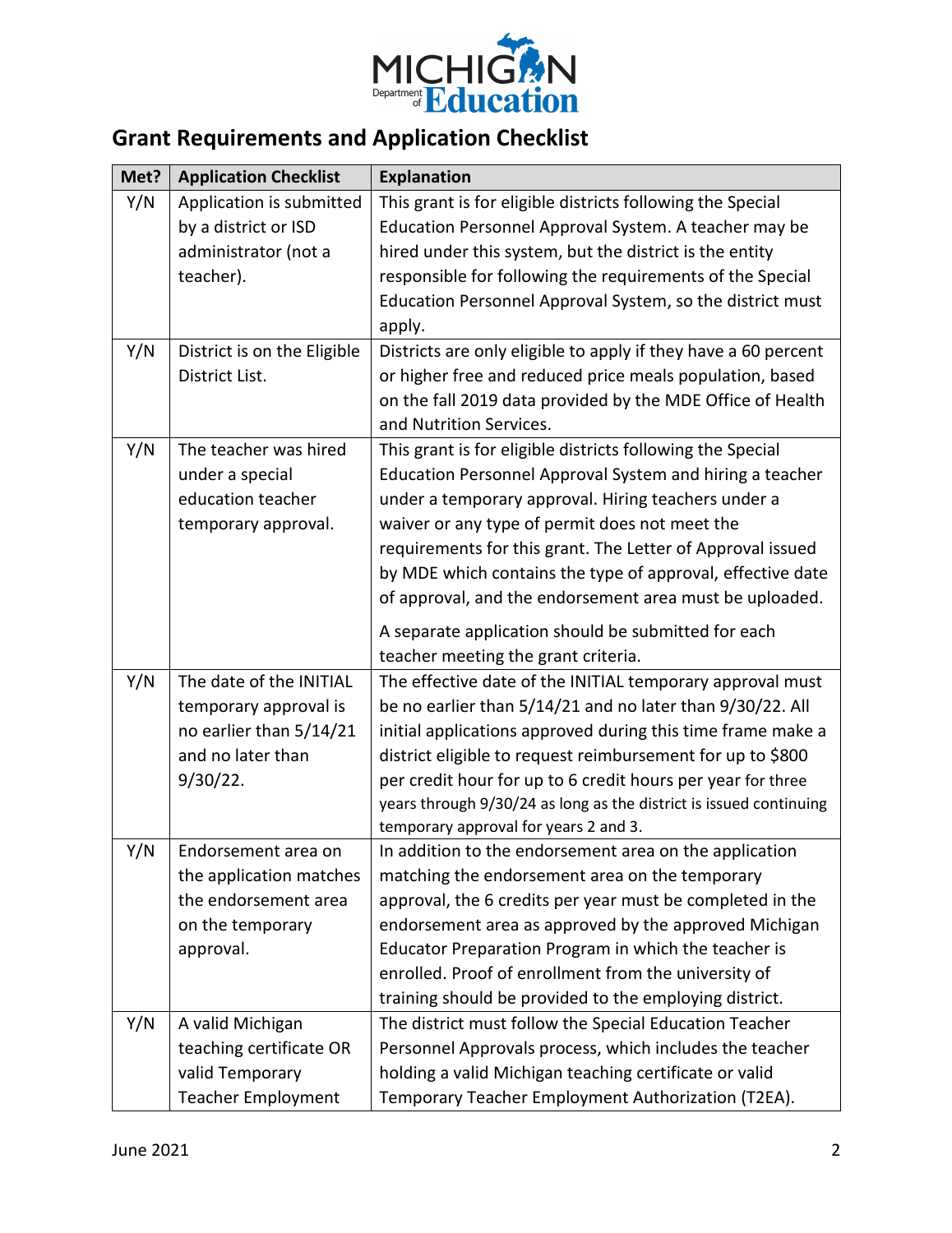

| Met? | <b>Application Checklist</b>                                                                                                                               | <b>Explanation</b>                                                                                                                                                                                                                                                                                                                                                                                                                                                                                                                |
|------|------------------------------------------------------------------------------------------------------------------------------------------------------------|-----------------------------------------------------------------------------------------------------------------------------------------------------------------------------------------------------------------------------------------------------------------------------------------------------------------------------------------------------------------------------------------------------------------------------------------------------------------------------------------------------------------------------------|
|      | Authorization (T2EA)<br>was uploaded.                                                                                                                      |                                                                                                                                                                                                                                                                                                                                                                                                                                                                                                                                   |
| Y/N  | The person to whose<br>attention the<br>reimbursement should<br>be sent is a district<br>administrator (not a<br>teacher).                                 | All reimbursement checks will be issued to the district and<br>sent to the district at the address on file in the EEM to the<br>attention of the district administrator indicated in the<br>application.<br>It is up to the teacher and district to work together to<br>determine how courses will be paid for and how the<br>teacher will be reimbursed if the teacher is required to pay<br>the tuition up front.                                                                                                               |
| Y/N  | The requested<br>reimbursement does<br>not exceed \$800/credit<br>hour for up to 6 credit<br>hours per school year of<br>the temporary approval<br>period. | This grant can be used to cover tuition costs up to \$800.00<br>per credit hour for a maximum of six credits per year per<br>teacher for up to three years. Eligible courses are those<br>that are toward a special education endorsement in the<br>area for which the initial temporary approval was issued.<br>Only tuition is reimbursable; other program or course fees<br>or course materials are not reimbursable.                                                                                                          |
|      |                                                                                                                                                            | If the cost per credit hour is less than \$800, the maximum<br>amount requested may only be for 6 credit hours during<br>the temporary approval period. Example: If all the grant<br>criteria are met and a teacher takes 2 3-credit courses and<br>either the district or teacher pays \$550/credit hour, the<br>district may request reimbursement for \$1650 per course<br>or a total of \$3300. Additional credits taken beyond the 6<br>credits in the same temporary approval period are not<br>eligible for reimbursement. |
|      |                                                                                                                                                            | If the cost per credit hour is greater than \$800, the district<br>may only request reimbursement for up to \$800/credit<br>hour. Example: If all the grant criteria are met and a<br>teacher takes 2 3-credit courses and either the district or<br>teacher pays \$1000/credit hour, the district may only<br>request a reimbursement for \$2400 per course or \$4800.                                                                                                                                                           |
|      |                                                                                                                                                            | NOTE: The reimbursement will be issued to the district, and<br>if the teacher paid the original tuition or tuition is more<br>than \$800 per credit hour, it is up to the district to<br>reimburse the teacher according to the district's<br>agreement with the teacher.                                                                                                                                                                                                                                                         |